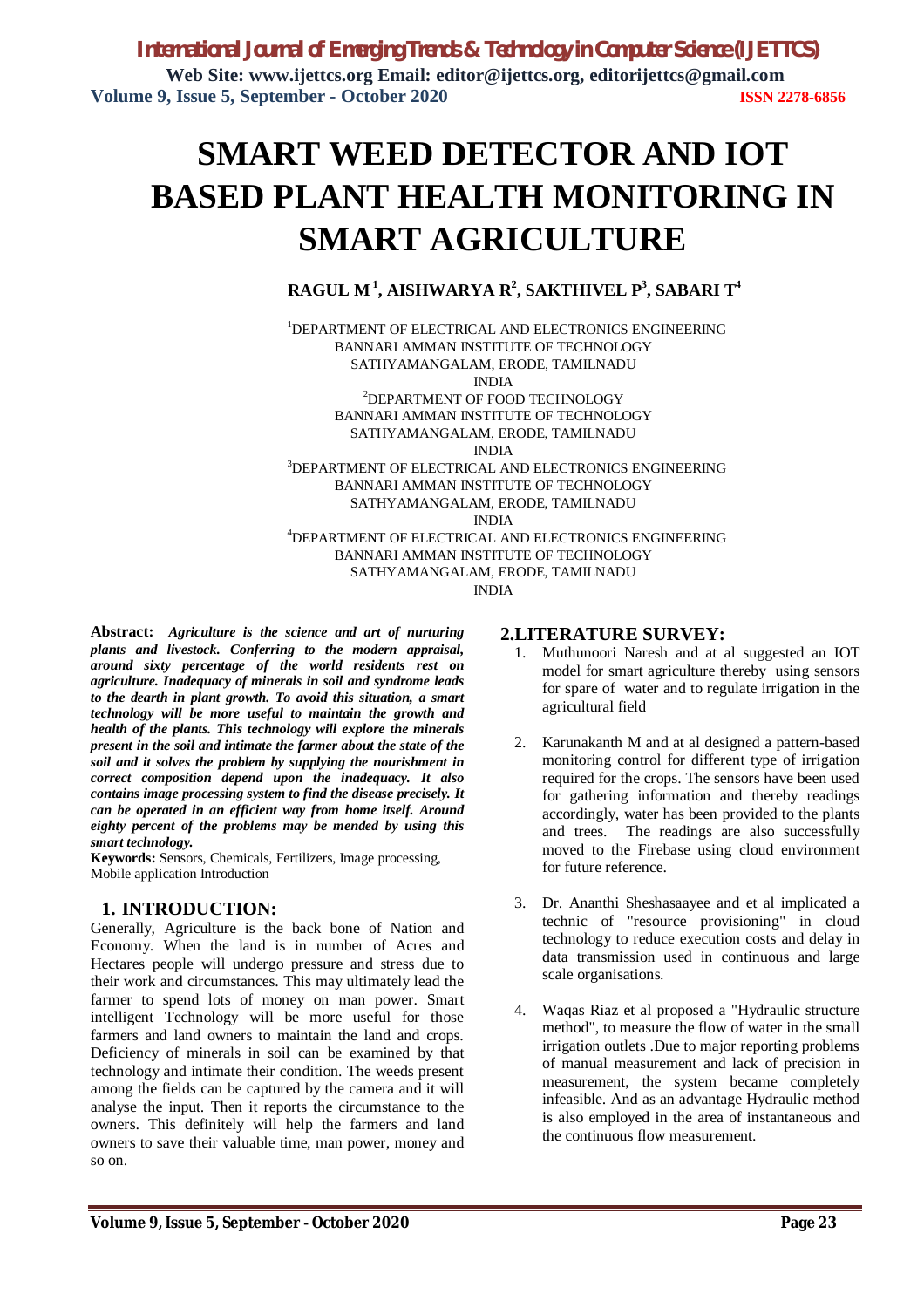# *International Journal of Emerging Trends & Technology in Computer Science (IJETTCS)*

**Web Site: www.ijettcs.org Email: editor@ijettcs.org, editorijettcs@gmail.com Volume 9, Issue 5, September - October 2020 ISSN 2278-6856**

### **3. PROPOSED SYSTEM:**

For analysing the soil in the land, we need some of the sensors, Testing kit and Chemicals. For analysing the minerals present in the soil, there are so many tests in general. By testing the soil using the proposed methods, we can determine the quantity of minerals present in the soil. Depending on the test results, we can be able to come to a solution on which fertilizers which we need to supply on what composition. Weeds are one of the major problems in agriculture lands. To solve this problem we used image processing method. This can capture the image and process the image by analysing the shape of leaves, stem, height of plant, colour of plant and fruit. If any discrepancies found, this can intimate the land lord about the weeds in land. This bot can move around the land and spot the weeds present among the fields. Then the land lord can take step against it by spraying pesticides and all.

# **4. METHODOLOGY:**

### **4.1 SYSTEM DESCRIPTION:**

The proposed system is divided into Programmable Microcontroller Unit, Image processing and Wireless Transmission Unit



**Fig 1: BLOCK DIGRAM**

### **4.2 MAIN COMPONENTS USED:**

**4.2.1 SENSORS:** 



**Fig 2: pH SENSOR**



**Fig 3: MOISTURE SENSOR**

Some of the sensors like Moisture sensor, pH sensor are used to analyse the water content and acid – base content present in the soil. The water content in the soil differs from soil to soil, crops to crops. We need to give more importance for the moisture content. Some of the crops need acid content and some crops need base content, so we need to maintain the exact pH level in the soil. In case there is an increase in these levels, the crops may be decayed.

### **4.2.2 SOIL TESTING KIT**



**Fig 4: SOIL TEST KIT**

Soil test helps us to know the fertility of our land. This method will determine the amount and type of fertilizer which should be used to obtain the maximum yield.

With this method we can solve many conundrums like Low yield because of lack of fertility, Acidic soils, Identification of suitable fertilizer mixes, Excessive fertilizer application. We must have a handle on the nutrient levels because it is very important to apply the fertilizers based on the targeted amount of yields. This will start with the macro-nutrient i.e. (N, P, K, and S) but we shouldn't forget to look at our micro-nutrients and as well to monitor their levels. For our soil, organic matter is also very essential because they are the important source of nutrients, which contributes to the water and the nutrient holding capacity of our soil. To know whether our soil is more or less acidic, pH number of soil will be way more useful. Few soil chemical tests like pH, organic matter with soil texture analysis can signify which crop will grow well on that particular soil.

Organic systems habitually have a heavy reliance on compost or humus. To dodge nutrient overloads and potential pollution, understanding of nutrient cycling with these systems is essential. If there is a sign of nutrient deficiency or less yield while the growth of the crops, then this chemical soil test's result will be a profitable and fruitful way to improve the quality of the soil, so that the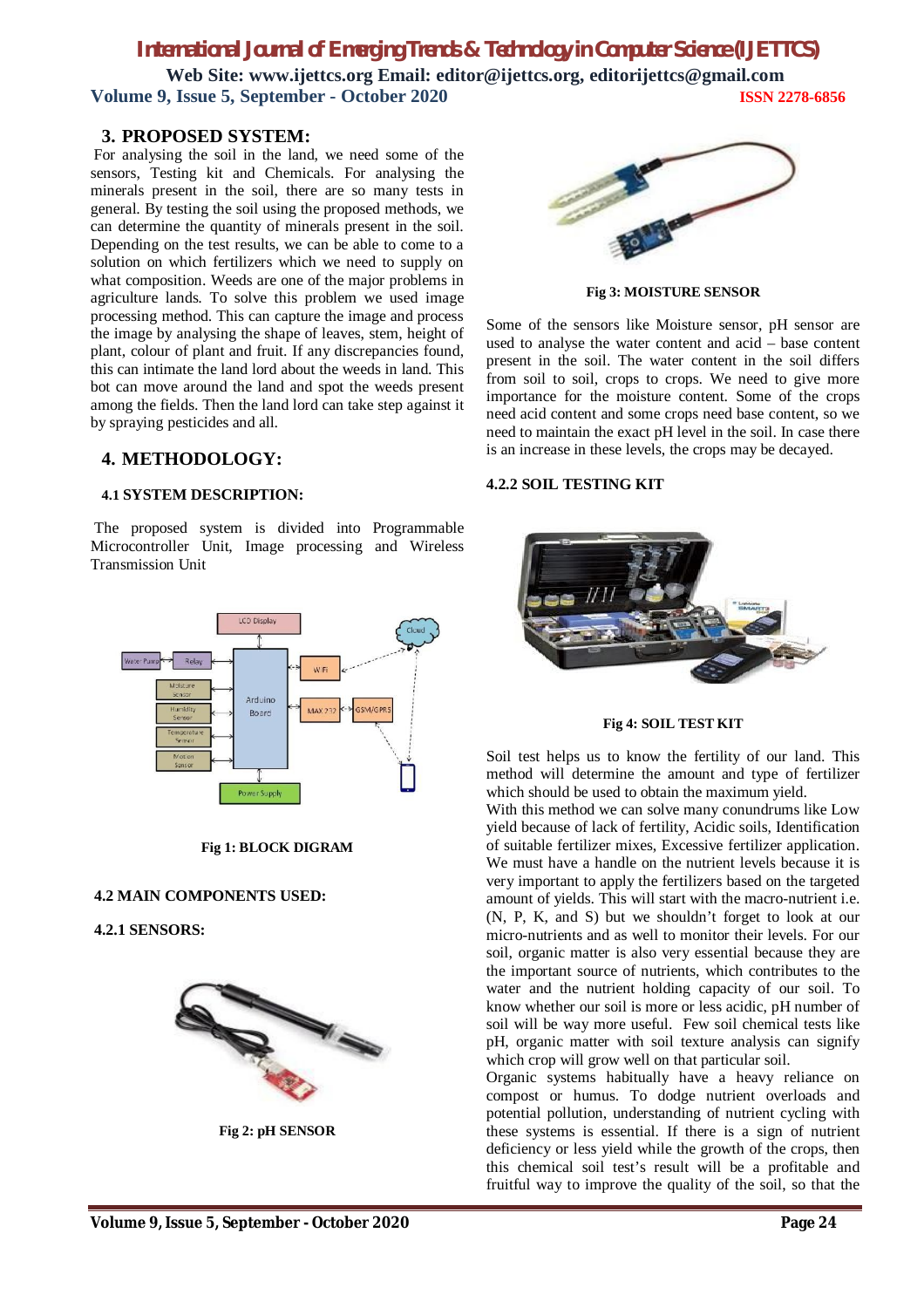# *International Journal of Emerging Trends & Technology in Computer Science (IJETTCS)*

**Web Site: www.ijettcs.org Email: editor@ijettcs.org, editorijettcs@gmail.com Volume 9, Issue 5, September - October 2020 ISSN 2278-6856**

crops will proliferate. With this testing kit we can know the exact deficiency which will also intimate the quantity and type of fertilizers can be used to take care of our crops and prevents farmers from wasting money on buying unnecessary fertilizers. Unbalanced soil management leads to the loss of more than 24 billion tonnes of fertile soil by erosion, which was estimated from research on each year. With that, land degradation also affects the health and livelihood of around 1.5 billion people. Since soil restoration is very costly, difficult and a time consuming operation, we can use soil testing method for better soil management which is a hands-down route to grasp, and it is very efficient to know the application of the sufficient amount of fertilizers. Now there is a huge need for the fertile soil to produce suffice yield, which will feed the world's ever growing population. To close the world's food security issues, healthy crops from improved soil health is potentially needed. This method will help many people to have a better life. To consume healthy crops from healthy soil and to improve the health of the soil this method will be very purposeful to the farmers since it gives many valuable informations about the soil.

### **4.2.3 IMAGE PROCESSING**



#### **Fig 5: IMAGE PROCESSING**

Image processing is used to find the weed in between the cultivated crops. Depending upon the picture captured by the camera in the moving bot, it will analyse the shape of leaves, colour, height of plant, and everything. In case any discrepancies found among them it can intimate the land lord. The bot can be moved by motion sensor, gesture control. The bot can charge itself from the solar panel. The programme can be executed by the specialised software which can programmed in the mobile app itself.

### **4.3 PROGRAMMABLE MICROCONTROLLER UNIT:**

Block : Microcontroller Type : ARDUINO UNO Analog / Digital: Analog / Digital Interface Pins : 20 Pins



**Fig 6: ARDUINO UNO**

### **Description:**

Arduino is a device for seeming thriving, worthy and control a better amount of the corporeal world than our PC. This microcontroller board is based on ATmega328P microcontroller. It comprises some other components like crystal oscillator, voltage regulator, USB connection, an ICSP header and Reset button. The input and output pins can be used by providing codes like pinMode(), digitalWrite(), digitalRead(). There are 6 PWM pins are there in Arduino UNO.

### **4.4 WIRELESS TRANSMISSION UNIT:**

#### **4.4.1 Wi – Fi module:**



**Fig 7: WI-FI MODULE**

ESP8266 WIFI – MODULE to give Wi-Fi to the Arduino board to connect it with the internet to upload data's in the cloud.

#### **4.4.2 IFTTT CLOUD**



**Fig 8: IFTTT CLOUD**

Cloud storage is used to store the data without the use of hardware and access it wherever we want. Full form of IFTTT cloud is If This Then That. It is a freeware service. It is user friendly. It is simple and easy to use. Through this cloud we can able to monitor our data. The sensors used is sending the signal to the Arduino controller and then it will send the data to the IFTTT cloud through Wi-Fi module